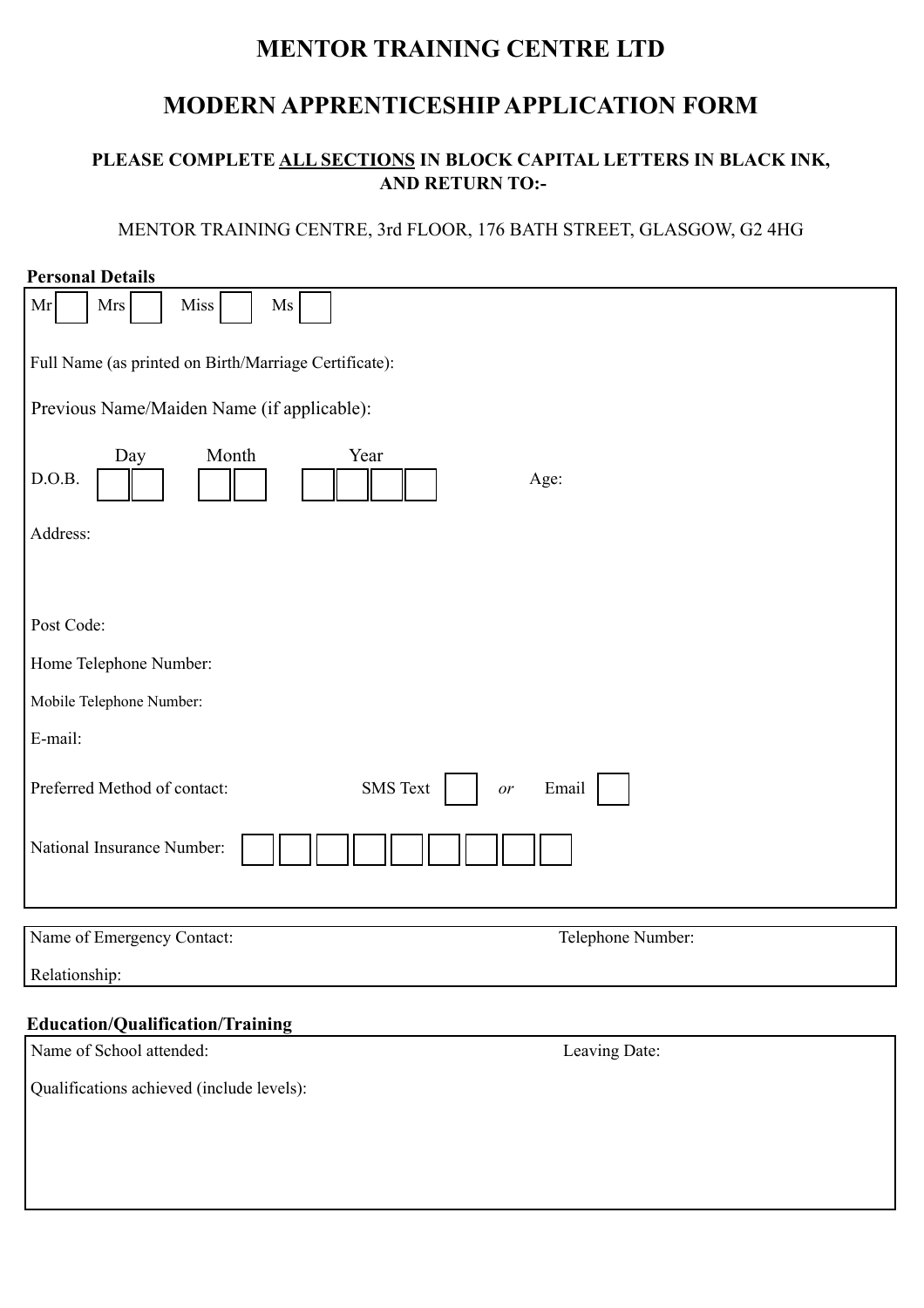| Name of College attended:                                                                                | From:                                          | To:                                      |
|----------------------------------------------------------------------------------------------------------|------------------------------------------------|------------------------------------------|
| Qualification Achieved (include levels):                                                                 |                                                |                                          |
|                                                                                                          |                                                |                                          |
|                                                                                                          |                                                |                                          |
| Have you been on a training programme before?                                                            | Yes                                            | No                                       |
| If yes, with which Training Centre:                                                                      |                                                |                                          |
| Type of Training:                                                                                        | From:                                          | To:                                      |
| <b>SCQF Level Achieved:</b>                                                                              | None<br>4                                      | 5.<br>6                                  |
| <b>Eligibility Criteria for Public Funding</b>                                                           |                                                |                                          |
| Are you on any other publicly funded education or training programme or further/higher education course? |                                                | Yes<br>N <sub>0</sub>                    |
| Are you an overseas National?                                                                            |                                                | Yes<br>No                                |
| Please provide information about your current employment                                                 |                                                |                                          |
| Duration with current employer:                                                                          | less than 1 month<br>$1 - 3$<br>$4-6$          | $7-9$<br>$10 - 12$<br>over a year        |
| Duration in current job role with<br>current employer:                                                   | less than 1 month $\Box$<br>$1 - 3$  <br>$4-6$ | $7-9$ $\Box$<br>$10 - 12$<br>over a year |
| What were you doing before you started working for this employer?                                        |                                                |                                          |
|                                                                                                          |                                                |                                          |
|                                                                                                          |                                                |                                          |
| Please provide information about previous full/part time employment                                      |                                                |                                          |

| Business/Organisation name: | Start & End Dates: | Duties/Tasks undertaken: |
|-----------------------------|--------------------|--------------------------|
|                             |                    |                          |
|                             |                    |                          |
|                             |                    |                          |
|                             |                    |                          |
|                             |                    |                          |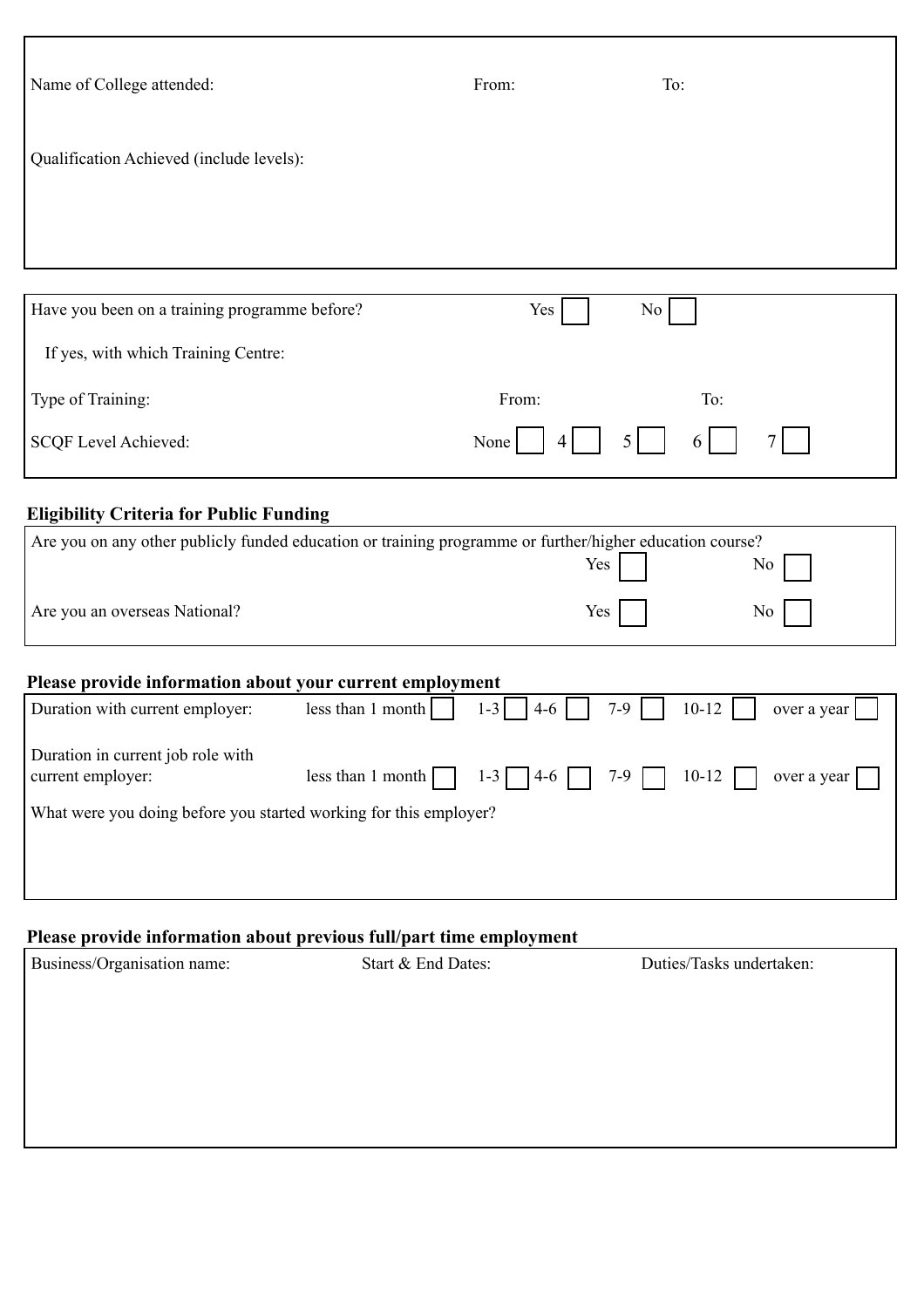#### **Interests/Hobbies**

Leisure activities/member of any clubs, programmes, any awards obtained or voluntary service:-

 Do you have any allergies or illnesses which could affect the type of work you may do? (Please provide details)

#### **Data Protection Statement**

In compliance with the Data Protection Act 1998, I hereby give my consent for my personal data to be processed, used and disclosed to third parties by Mentor Training Centre Ltd on the understanding that such processing, use or disclosure:-

! Is conducted in a fair and lawful manner and in accordance with the Data Protection Act 1998

! Is for purposes in furtherance of and compatible with my employment and/or training and development objectives

! That appropriate technical and administrative measures shall be taken to prevent unauthorised access to or accidental loss of the data

The information provided on this form is, to the best of my knowledge, true and correct.

I will notify Mentor Training Centre should any of my details or circumstances change during the course of my training

#### **Dental Practice Details**

| <b>Business/Practice Name:</b> |                   |
|--------------------------------|-------------------|
| Address:                       |                   |
|                                |                   |
| Post Code:                     |                   |
| Telephone Number:              | Supervisors Name: |
| E-mail address:                |                   |
|                                |                   |
| Start Date:                    |                   |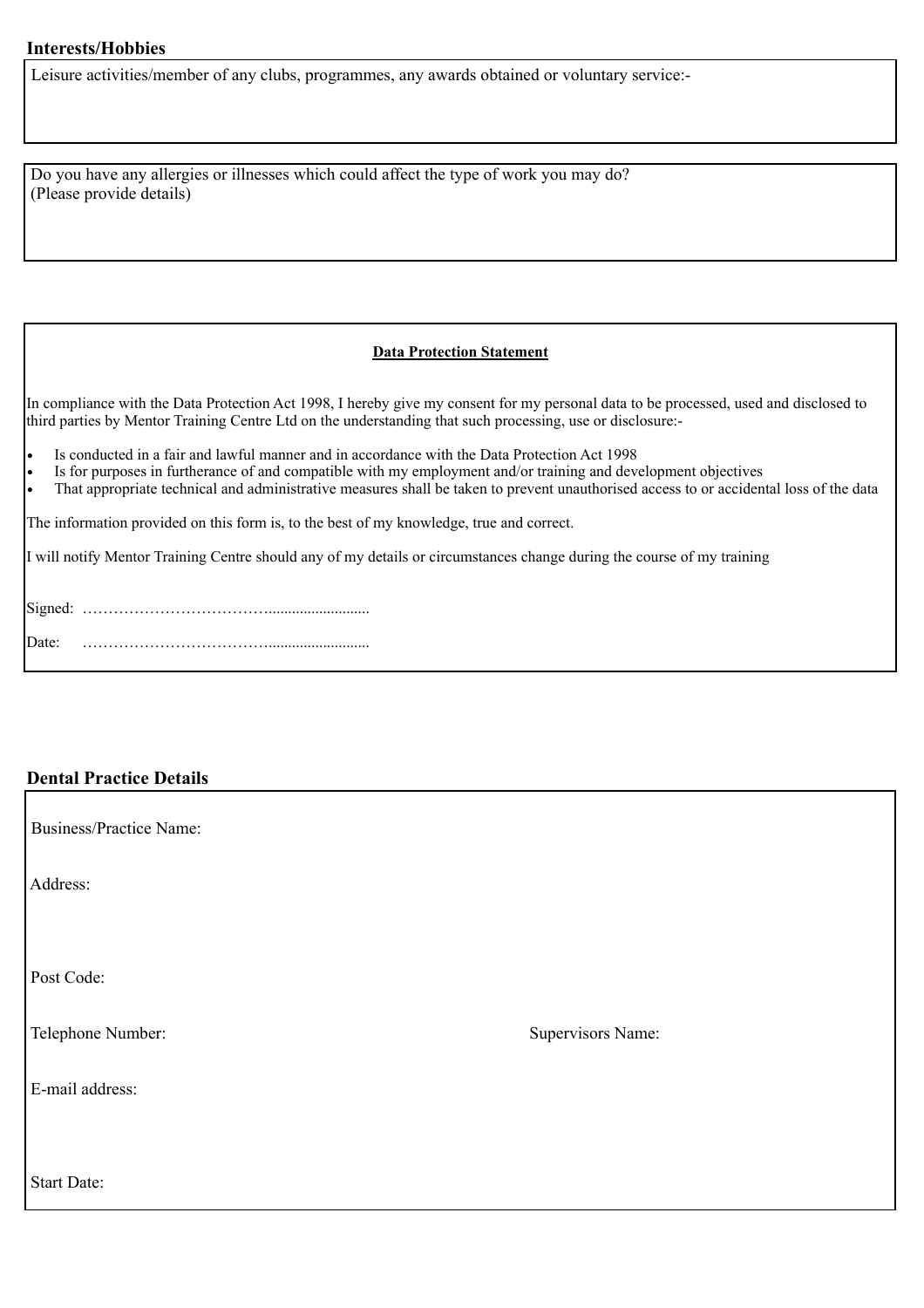# **How did you hear about us? (tick box/es as appropriate)**

| Employer                       |                                                                                                                                                                                                                                     |
|--------------------------------|-------------------------------------------------------------------------------------------------------------------------------------------------------------------------------------------------------------------------------------|
| Friend/Other Candidate         |                                                                                                                                                                                                                                     |
| Careers/Jobs/Recruitment Event |                                                                                                                                                                                                                                     |
| TV/Radio                       | (specify which broadcast) subsets a set of the set of the set of the set of the set of the set of the set of the set of the set of the set of the set of the set of the set of the set of the set of the set of the set of the      |
| <b>Internet Search</b>         |                                                                                                                                                                                                                                     |
| Other                          | (please Specify) <b>Example 2</b> and the set of the set of the set of the set of the set of the set of the set of the set of the set of the set of the set of the set of the set of the set of the set of the set of the set of th |
|                                |                                                                                                                                                                                                                                     |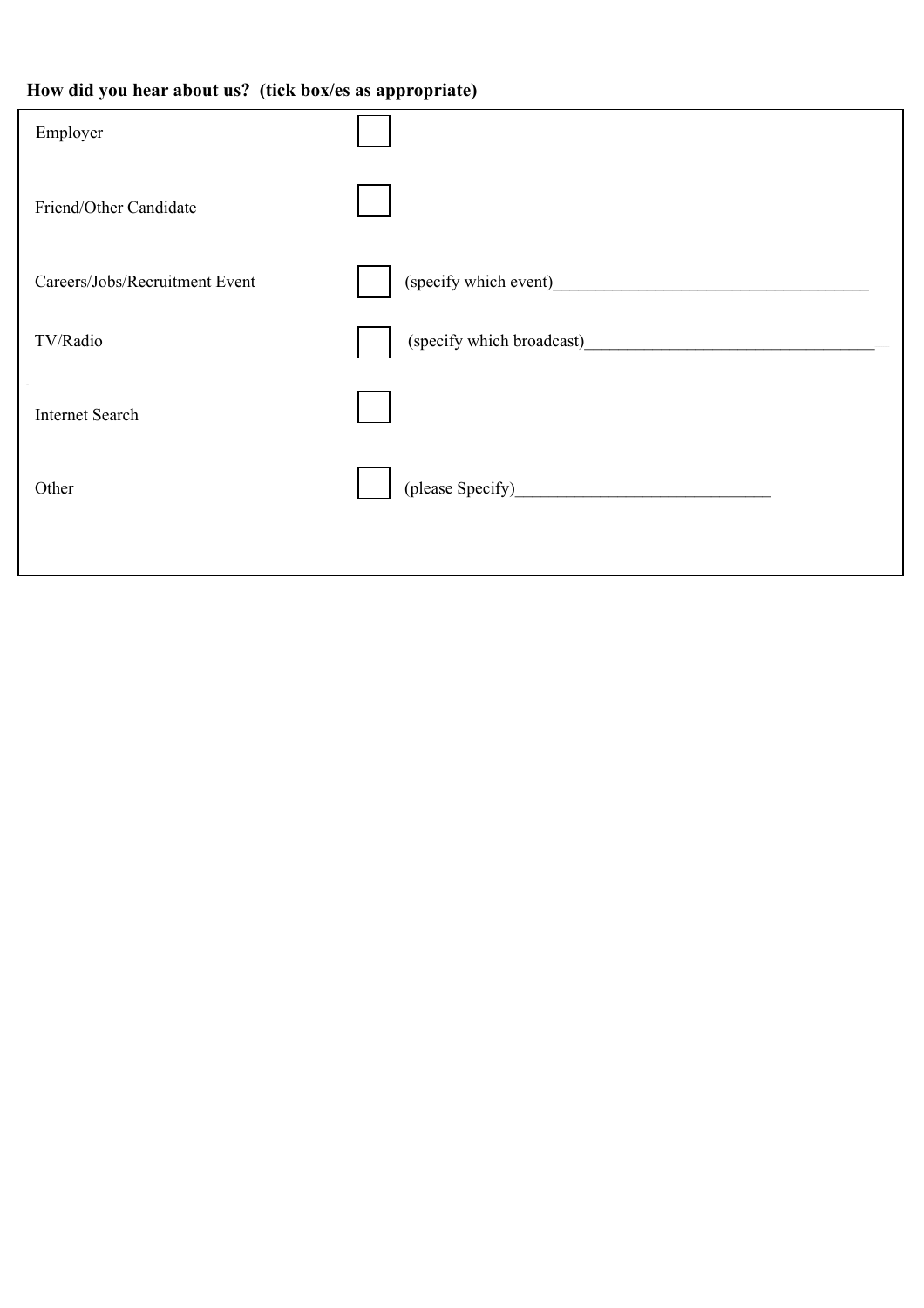



**EUROPE & SCOTLAND** European Social Fund<br>Investing in a Smart, Sustainable and Inclusive Future

# **National Training Programmes**

# **Equality Monitoring Form**

#### **Note to providers:**

Guidance for completing this form can be found at the following link: Equality Monitoring Guidance.

## **This form must be printed out and completed by the participant.**

You must ensure that:

- both Sections A and Section B of this SDS National Training Programmes Equality Monitoring Form are given to the participant before asking the participant any of the questions in Section A
- the participant reads and signs the form in this Section B. The completed and signed section B must be retained at all times by the training provider for inspection

**Section A of this form must be securely disposed of immediately once the information has been entered into the FIPS secure recording system.**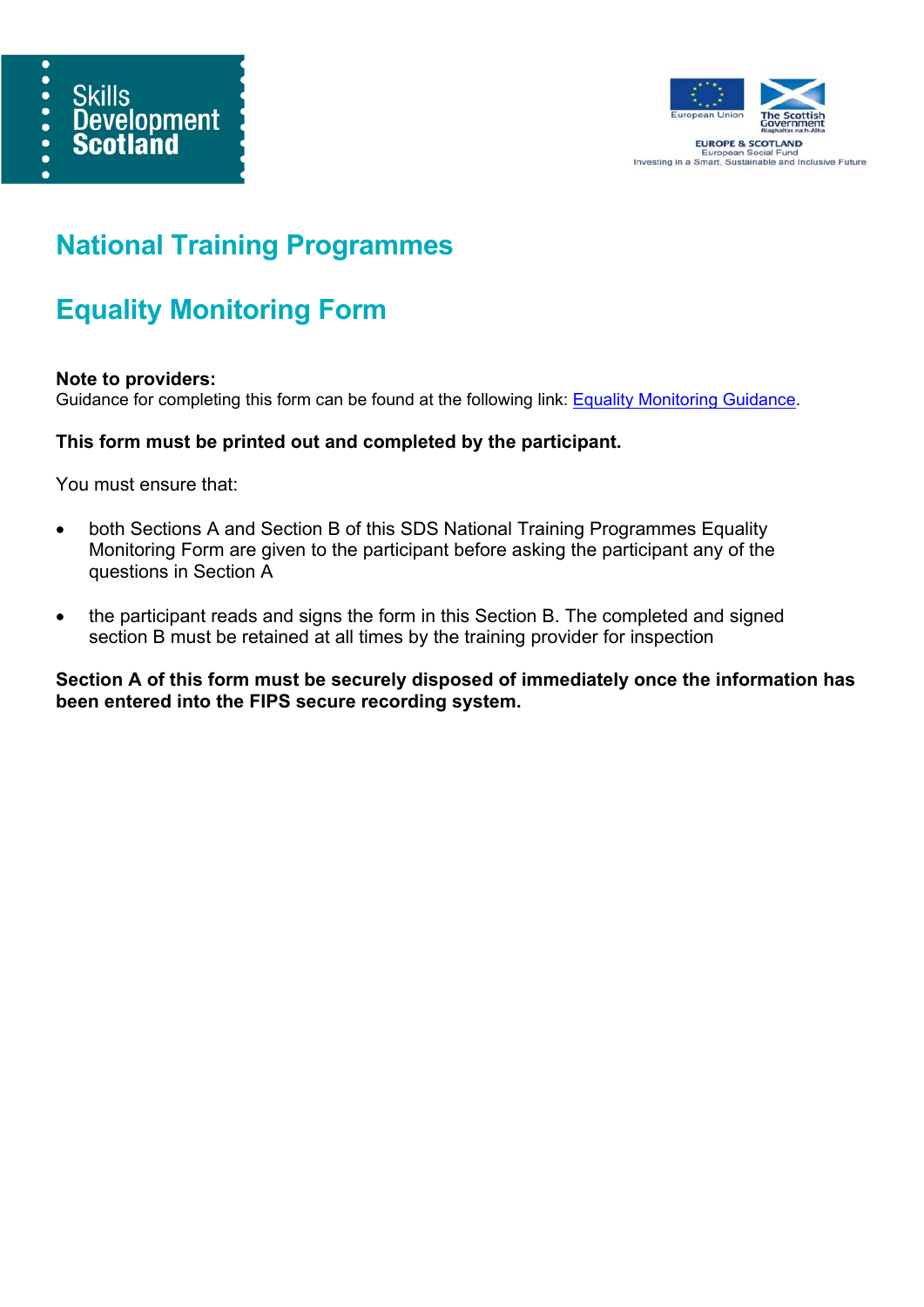## **Section A**

|                                    | <b>Modern Apprenticeship</b> |  |
|------------------------------------|------------------------------|--|
| <b>National Training Programme</b> | Graduate Apprenticeship      |  |
|                                    | <b>Employability Fund</b>    |  |
|                                    |                              |  |

#### **Disability**

• Do you have an impairment, health condition or learning difficulty?\*

| <b>Yes</b>        |  |
|-------------------|--|
| No                |  |
| Prefer not to say |  |

\* lasting or expected to last 12 months or more

• If you have an impairment, health condition or learning difficulty, please select all those on the list that apply.

| You have a social/communication impairment such as a speech and language<br>impairment or Asperger's syndrome/other autistic spectrum disorder, or cognitive<br>impairment |  |
|----------------------------------------------------------------------------------------------------------------------------------------------------------------------------|--|
| You are blind or have a visual impairment uncorrected by glasses                                                                                                           |  |
| You are deaf or have a hearing impairment                                                                                                                                  |  |
| You have a long-standing illness or health condition such as cancer, HIV, diabetes,<br>chronic heart disease, or epilepsy                                                  |  |
| You have a mental health difficulty, such as depression, schizophrenia or anxiety<br>disorder                                                                              |  |
| You have a specific learning difficulty such as dyslexia, dyspraxia or AD(H)D                                                                                              |  |
| You have a physical impairment or mobility issues, such as difficulty using your arms<br>or using a wheelchair or crutches                                                 |  |
| You have a disability, impairment or medical condition that is not listed above                                                                                            |  |
| Prefer not to say                                                                                                                                                          |  |

#### **Transgender**

Have you ever identified as trans or transgender?<sup>1</sup>

| Yes               |  |
|-------------------|--|
| <b>No</b>         |  |
| Prefer not to say |  |

 1 Equality organisations use the terms "transgender" and "trans" as inclusive umbrella terms for a diverse range of people who find their gender identity differs in some way from the sex they were originally assumed to be at birth.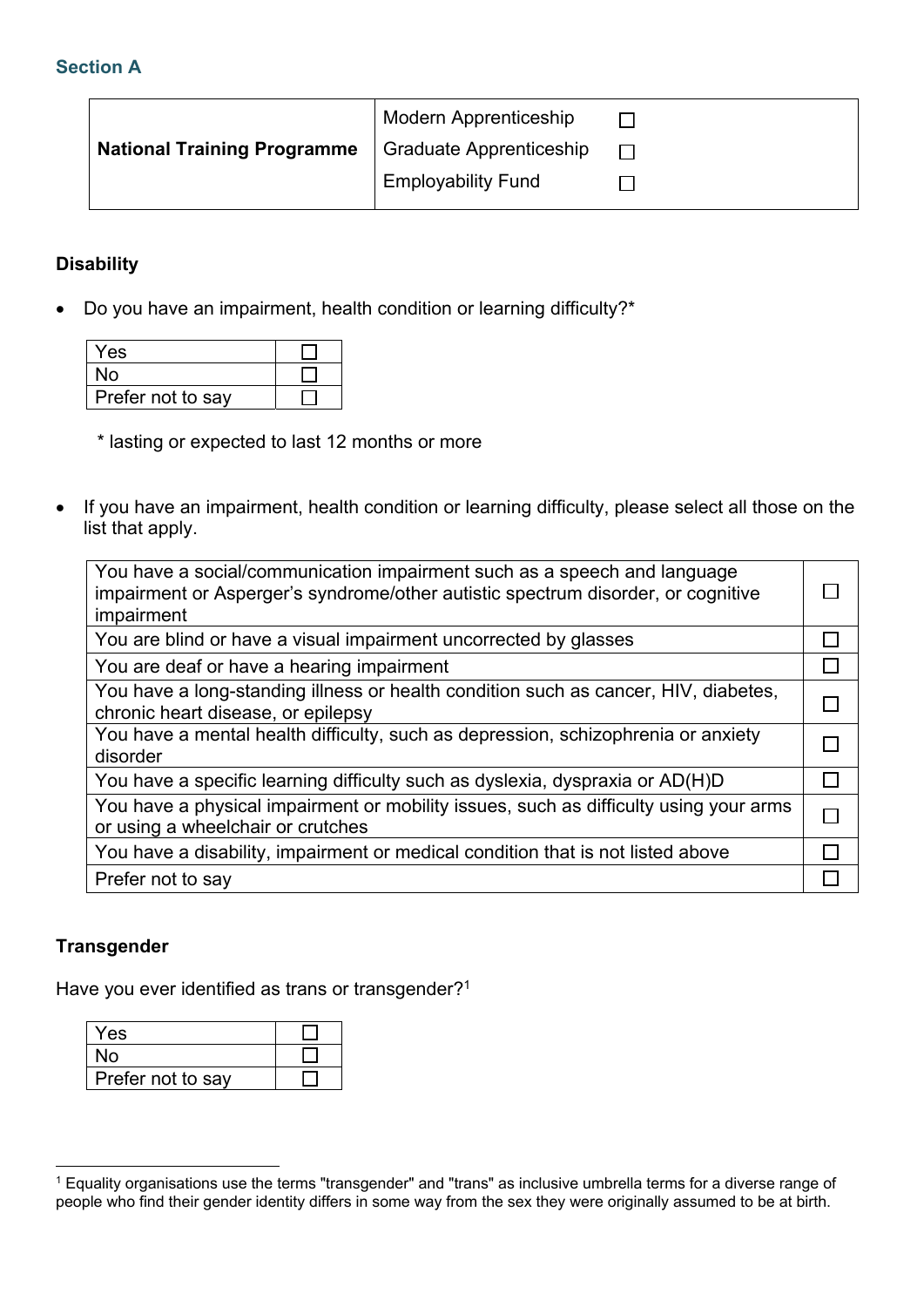#### **Sexual Orientation**

Which of the following options best describes how you think of yourself? (please tick one)

| Heterosexual/Straight |  |
|-----------------------|--|
| Gay/Lesbian           |  |
| <b>Bisexual</b>       |  |
| Other                 |  |
| Prefer not to say     |  |

## **Ethnic Group**

#### **What is your ethnic group?**

Choose **ONE** section from A to G, then tick **ONE** box which **best describes** your ethnic group or background.

#### **A White**

| Scottish                 |  |
|--------------------------|--|
| <b>Other British</b>     |  |
| Irish                    |  |
| Gypsy/Traveller          |  |
| Polish                   |  |
| Other white ethnic group |  |

## **B Mixed or multiple ethnic group**

| Any mixed or multiple ethnic groups |
|-------------------------------------|
|-------------------------------------|

#### **C Asian, Asian Scottish or Asian British**

| Pakistani, Pakistani Scottish or Pakistani British       |  |
|----------------------------------------------------------|--|
| Indian, Indian Scottish or Indian British                |  |
| Bangladeshi, Bangladeshi Scottish or Bangladeshi British |  |
| <b>Chinese, Chinese Scottish or Chinese British</b>      |  |
| Other                                                    |  |

#### **D African**

| African, African Scottish or African British |  |
|----------------------------------------------|--|
| Other                                        |  |

#### **E Caribbean or Black**

| Caribbean, Caribbean Scottish or Caribbean British |  |
|----------------------------------------------------|--|
| <b>Black, Black Scottish or Black British</b>      |  |
| Other                                              |  |

#### **F Other ethnic group**

| Arab, Arab Scottish or Arab British |  |
|-------------------------------------|--|
| Other                               |  |

## **G All ethnic groups**

| __     |      |  |
|--------|------|--|
| ------ | 0.01 |  |
|        |      |  |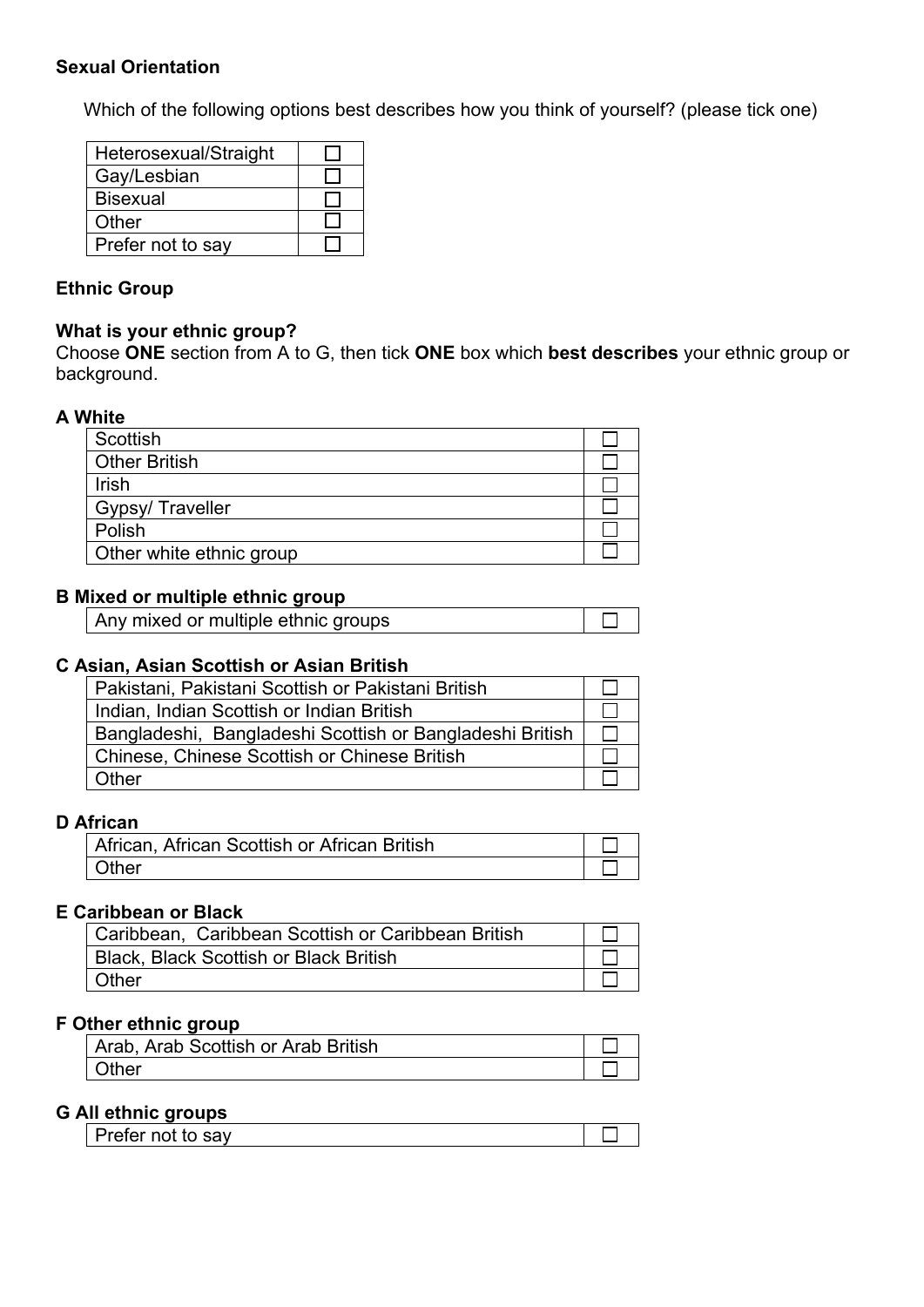## **Religion/Belief**

What religion, religious denomination or body do you belong to?

| <b>None</b>                     |  |
|---------------------------------|--|
| <b>Church of Scotland</b>       |  |
| <b>Roman Catholic</b>           |  |
| <b>Other Christian</b>          |  |
| <b>Muslim</b>                   |  |
| <b>Buddhist</b>                 |  |
| Sikh                            |  |
| Jewish                          |  |
| Hindu                           |  |
| Pagan                           |  |
| Another religion please specify |  |
| Prefer not to say               |  |

# **Care Experience**

• Have you ever been in care\*?

| Yes               |  |
|-------------------|--|
| N٥                |  |
| Prefer not to say |  |

\* In care means you are or were formally looked after by a local authority, in the family home (with support from social services or a social worker) or elsewhere, for example, in foster care, residential/secure care, or kinship care (with family friends or relatives).